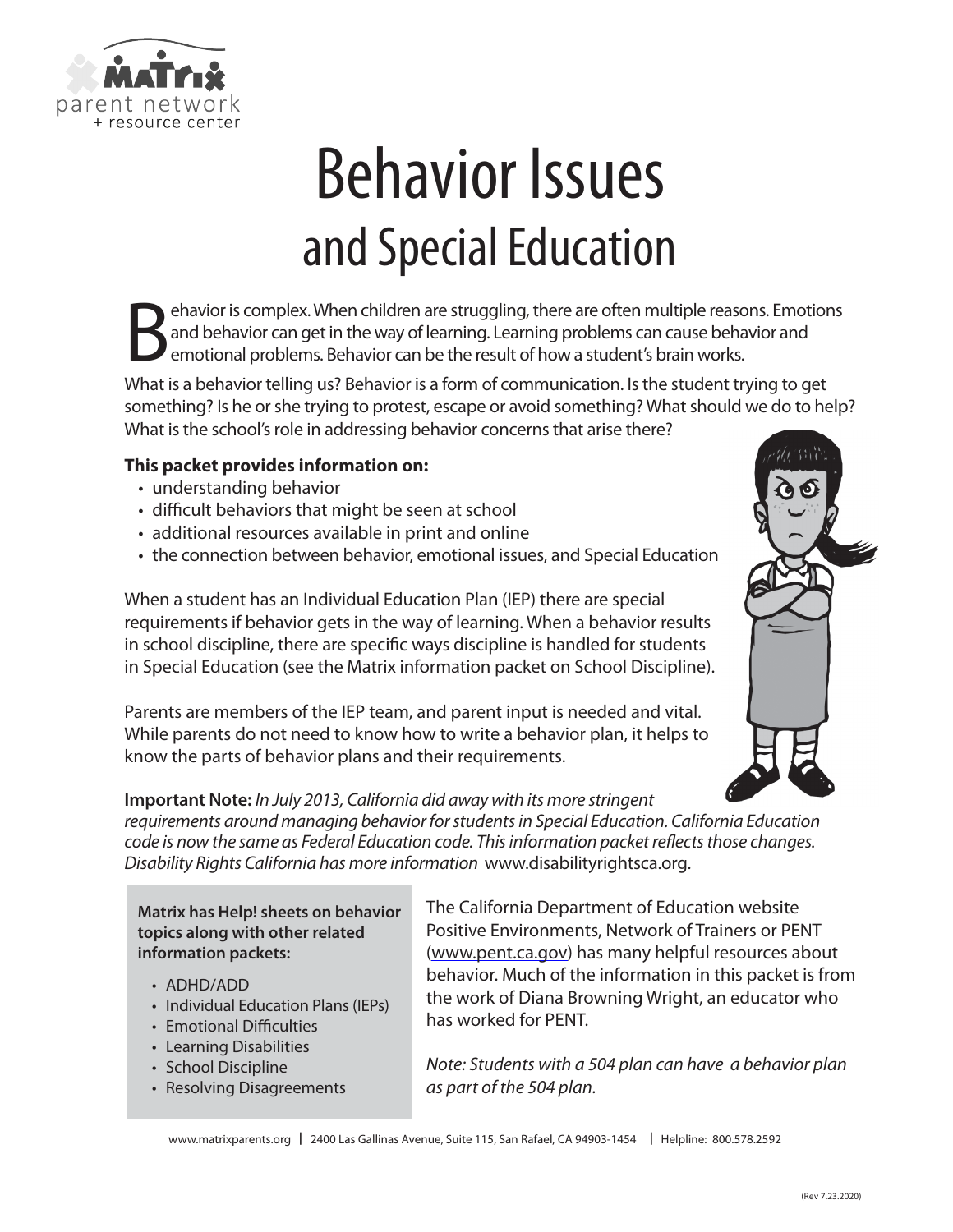

# Behavior and Schools Resources and Sources

### **Books**

*The Myth of Laziness* (2002) – Mel Levine, MD

*The Explosive Child* (2010) – Ross Greene

*From Emotions to Advocacy: The Special Education Survival Guide* (2006) – Peter Wright, Esq. & Pamela Wright

*The Complete Guide to Special Education: Expert Advice on Evaluations, IEPs and Helping Kids Succeed* (2010) – Linda Wilmshurst, PhD, and Alan W. Brue

*Skills Training for Children with Behavior Disorders* (2005) – Michael Bloomquist

*Special Education Rights and Responsibilities* (2011) – CASE and Disability Rights California <www.disabilityrightsca.org/pubs/504001Ch11.pdf>

*Straight Talk About Your Child's Mental Health* (2003) – Stephen Faraone, PhD

*Taking Charge of ADHD* (2000) – Russell Barkley, PhD

*Responding to Problem Behavior in Schools* (2010) – Deanne Crone, PhD

*When Johnny Doesn't Behave: 20 Tips and Measurable BIPs* (2003) – Barbara Bateman & Anne Mieke Golly

*Your Defiant Child* (1998) – Russell Barkley, PhD

*No More Meltdowns: Positive Strategies for Managing and Preventing Out-of-Control Behavior*  (2008) – Jed Baker, PhD

### **Website Articles**

"Functional Behavioral Assessment and Positive Interventions: What Parents Need to Know," <https://www.osepideasthatwork.org/node/123>

"[Special Factors in IEP Development](https://www.parentcenterhub.org/special-factors/)"

### **Websites**

Office of Special Ed. Programs (OSEP) National Assistance Center on Positive Behavioral Interventions & Supports, www.pbis.org

Positive Environments Network of Trainers (Calif. Dept. of Ed), www.pent.ca.gov

California Department of Education, www.cde.ca.gov

Council for Children with Behavioral Disorders, www.ccbd.net

National Federation of Families for Children's Mental Health, www.ffcmh.org

National Alliance on Mental Illness, www.nami.org

Center for Parent Information and Resources, [www.parentcenterhub.org/](http://www.parentcenterhub.org/ )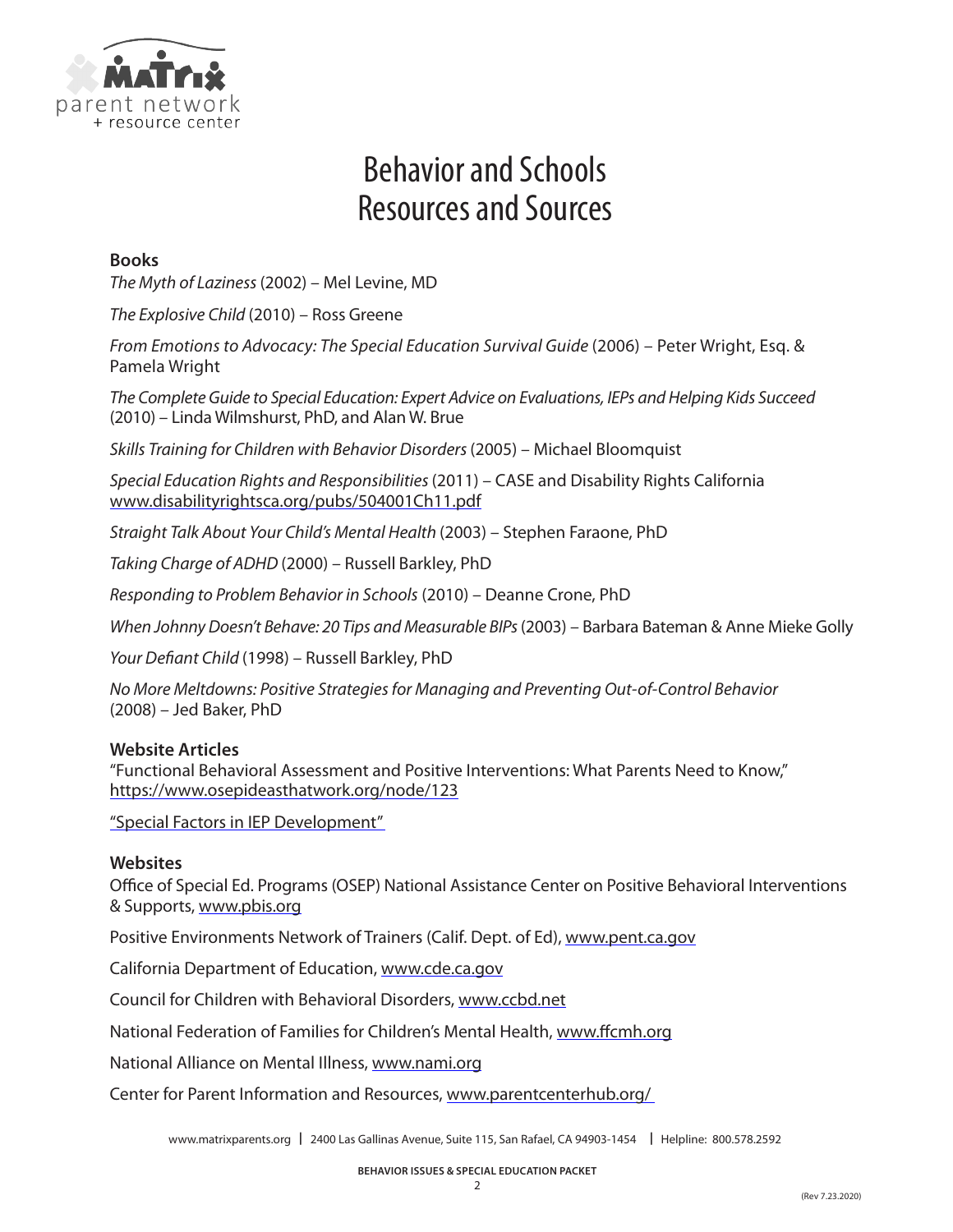

# Behavior and Special Education An Overview

When the behavior of a student with an IEP gets in the way of his or her learning or that of others, the IEP team must develop behavior goals, supports and services or a behavior plan. Behavior plans are not punitive. They are positive plans describing how the school will support positive behavior through instruction or changing the environment. Behavior plans also describe how often the behavior happens, how long it lasts, and how intense it is. Triggers for the behavior and the purpose the behavior serves also are described.

### **Examples of Behavior That May Get in the Way of Learning**

- not completing assignments or turning in work
- outbursts (talking out of turn, screams, swearing), aggression (pushing, kicking)
- not being able to pay attention
- poor attendance
- leaving classroom/school without permission
- using materials dangerously (putting chairs on tables, eating crayons)

### **What Can Behavior Be Saying?**

Understanding difficult behavior is challenging. Behaviors serve a purpose: to either avoid something or to get something. Because of disabilities, some students can't manage their environment without behavior issues. Challenges in the school environment may be academic work that is too hard or too easy, settings that are over-stimulating or under-stimulating, bullying, or peer pressure. Finding out what causes the behavior is key in deciding what skill instruction is needed to learn positive behaviors, or how the environment might be changed so the behavior is less likely to happen.

### **Levels of Support**

The team may first develop an IEP goal for the behavior. If the behavior continues even with the goal, then a Behavior Intervention Plan (BIP) is written. If behavior is serious and is getting in the way of progress with IEP goals, and behavior strategies already in the IEP have not worked, more must be done. A timely and appropriate functional behavior assessment would be next and information from that used to revise the BIP.

### **Link to Home**

When students are struggling with behavior at school, a coordinated plan for home/school communication is important. Provide incentives or ways at home to reinforce positive school days.

### **School Discipline**

When behaviors result in school discipline, Special Education regulations describe when and how students can be disciplined for their difficult behaviors. Adding or reviewing an existing behavior plan is key.

*NOTE: Special Education behavior plans are not behavior contracts, which are sometimes used in general ed; they tend to be punitive and put the responsibility on students to change their behavior on their own.* 

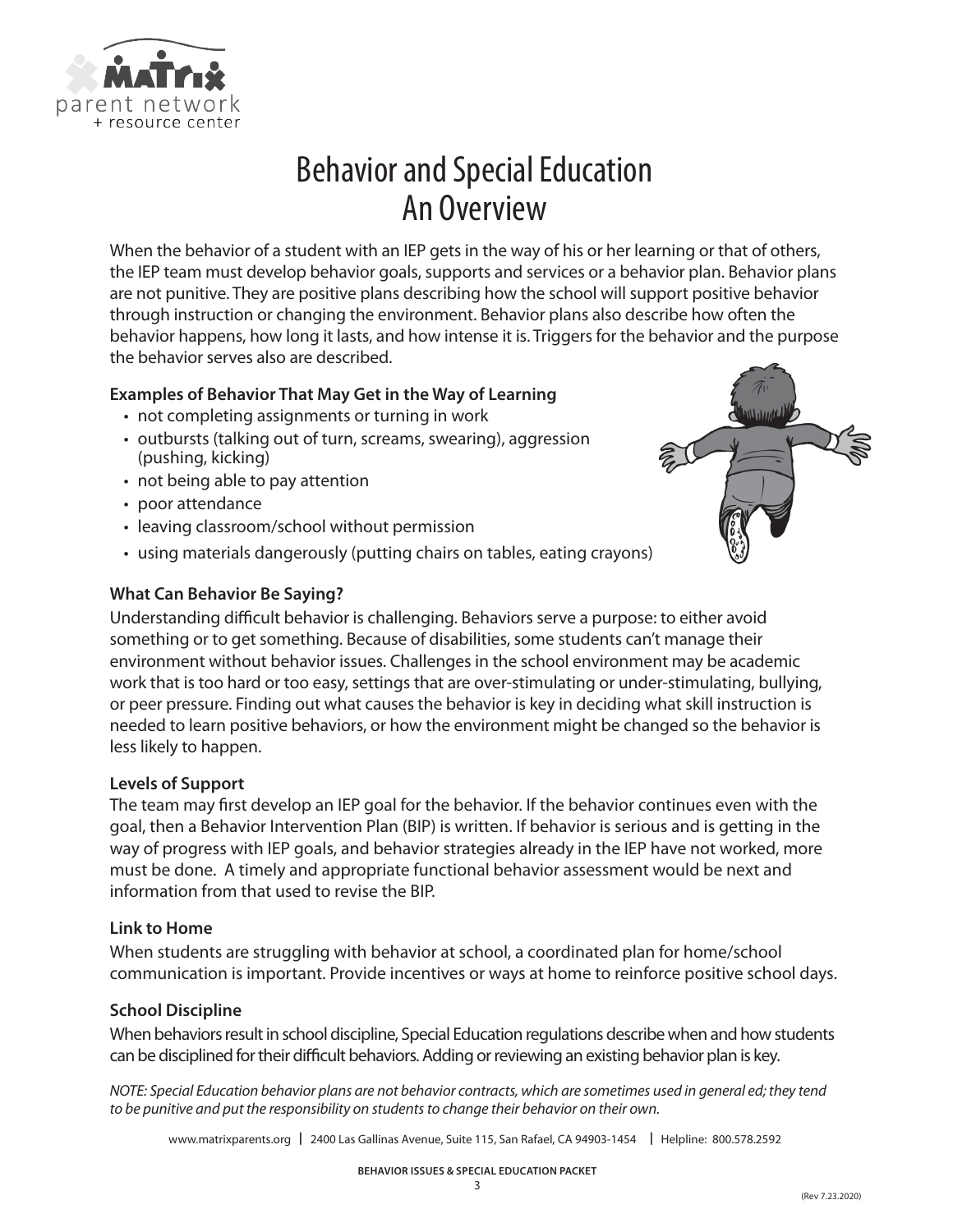

# Levels of Special Education Behavior Support

Prior to July 2013, California Education Code had levels of behavior support which exceeded Federal Code. In July 2013, California Code was revised to match Federal Code. Instead of both a Behavior Support Plan and a Behavior Intervention Plan, a Behavior Intervention Plan now serves both purposes. The requirements for a Behavior Intervention Case Manager (BICM) and a functional analysis assessment (FAA) were removed.



### **IEP Goal**

An IEP team may first add a goal related to the problem behavior to a student's IEP. As with any goal, there needs to be a baseline or present level of performance that describes the current skills. Both the present level and goal need to be specific and measurable and written in a way that anyone who reads the goal sees a picture in his or her mind. How progress on the goal will be measured should also be noted. The goal should include which school staff member is responsible to teach the skills in the goal. The student or parent should not be listed as people responsible for the goal.

If the student is making progress toward meeting the goal, that may be all that is needed to change the behavior. If the behavior is not getting better, the next step would be to add a Behavior Intervention Plan.

### **Behavior Intervention Plan (BIP)**

A BIP is like a lesson plan. It is plan that includes a goal, information on why the behavior is happening, what the school thinks the student should do instead of the problem behavior, what the IEP Team is going to do to teach the behavior replacement, and how the environment will be changed to support positive behavior. Behavior plans in an IEP are not the same as a behavior contract. Behavior plans are positive plans for the staff to use when working with a student. Behavior contracts tend to be negative. They list what the student needs to do on his or her own and what negative discipline will happen if the student doesn't do what is expected.

Students with serious behavior problems should have a timely and appropriate assessment for use when writing or revising a BIP. This is called a Functional Behavior Assessment. As with any special education assessment, the school district has 60 calendar days from when you sign an assessment plan to hold the IEP meeting to discuss the results.

*Note: Some students have several challenging behaviors. A behavior plan should focus on only one or two behaviors that, if improved, will make the biggest difference at school.*

**KEY POINT:** Behavior plans are positive and list what the staff will do to support positive behavior.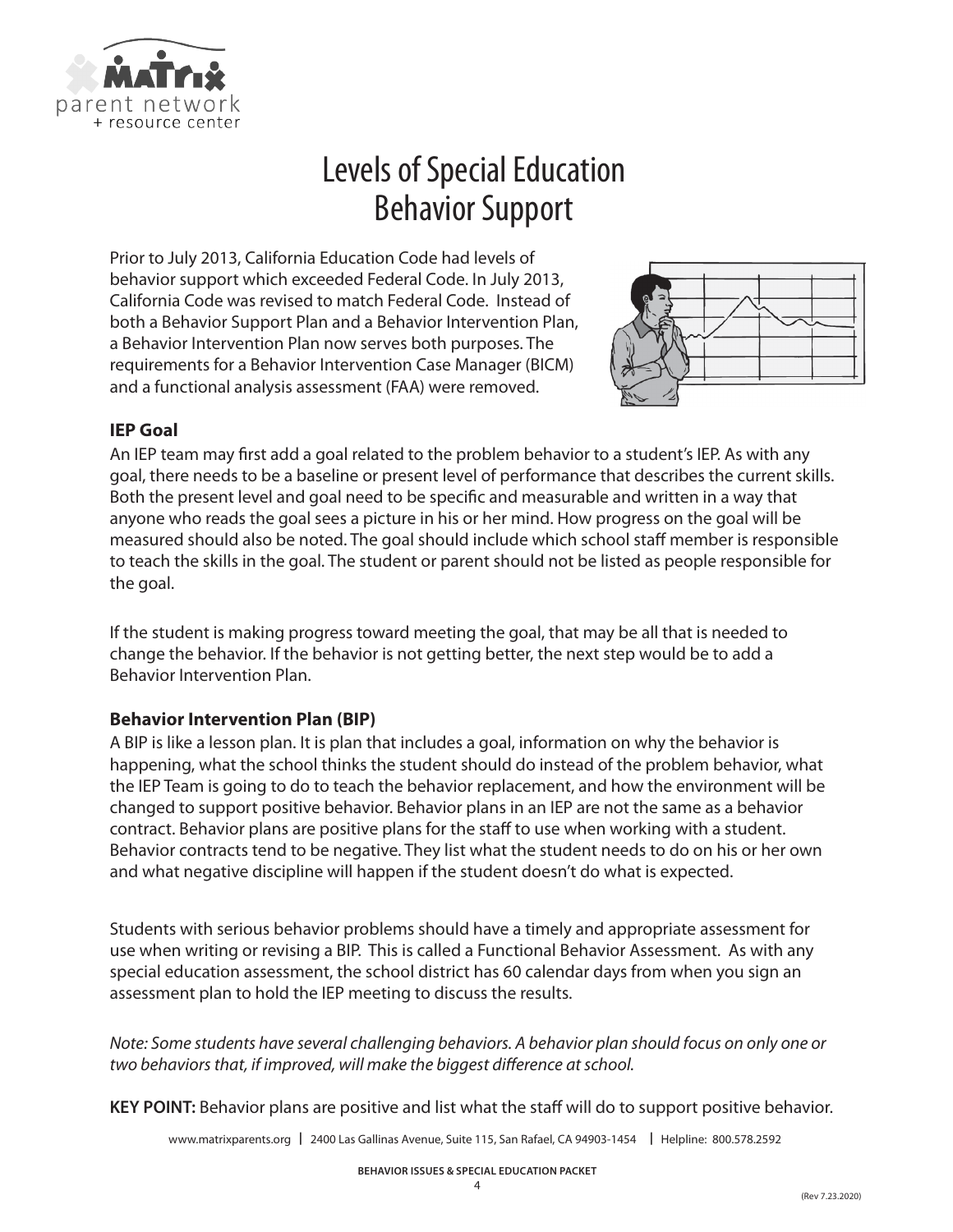

# Functional Behavior Assessment and a Positive Behavior Intervention Plan

One service that Special Education offers for a student with behavior challenges is a functional behavior assessment or FBA. This assessment gives in depth information about your child and the behavior such as when and where the behavior occurs, what triggers the behavior, how long the behavior lasts and the intensity and frequency of the behavior. The assessment should involve observing your student over multiple days and times of day. It should also involve a review of other assessments and interviews with key individuals.

A FBA is required when consideration is being given to removing a student from their placement due to violations of school code of conduct.

Anyone can request such an assessment. Assessment requests should be put in writing. Once a district receives an assessment request, the district has 15 calendar days to put in writing whether they will do the assessment or not.

 If the district agrees to do the assessment, they will give you a written assessment plan. You (parent or guardian) have at least 15 calendar days from the receipt of the proposed assessment plan to arrive at a decision regarding the plan. The assessment may begin immediately upon receipt of the consent. They can take no longer than 60 calendar days to complete the assessment and hold the IEP meeting to go over the results (this timeline excludes long school vacations). If the district says no to your assessment request, they must put their denial in a Prior Written Notice format (see our IEP packet). If you are



in disagreement with their refusal to do an assessment, read the Matrix Resolving Disagreement packet for your options.

Ask for a copy of the FBA prior to the IEP meeting so that you can review the report ahead of the meeting and prepare any questions.

If you agree with the FBA, it then should be used to develop or revise the Behavior Intervention Plan and to decide what supports and services are needed in the IEP.

If you do not agree with the FBA, you can request an Independent Educational Evaluation (IEE) at Public Expense. Put this request in writing. The school district either must proceed with getting an IEE or must take you to Due Process to prove that their assessment is appropriate.

**KEY POINT:** *An appropriate assessment is the foundation upon which to develop appropriate supports and services, behavior goals and a Behavior Intervention Plan in the IEP.*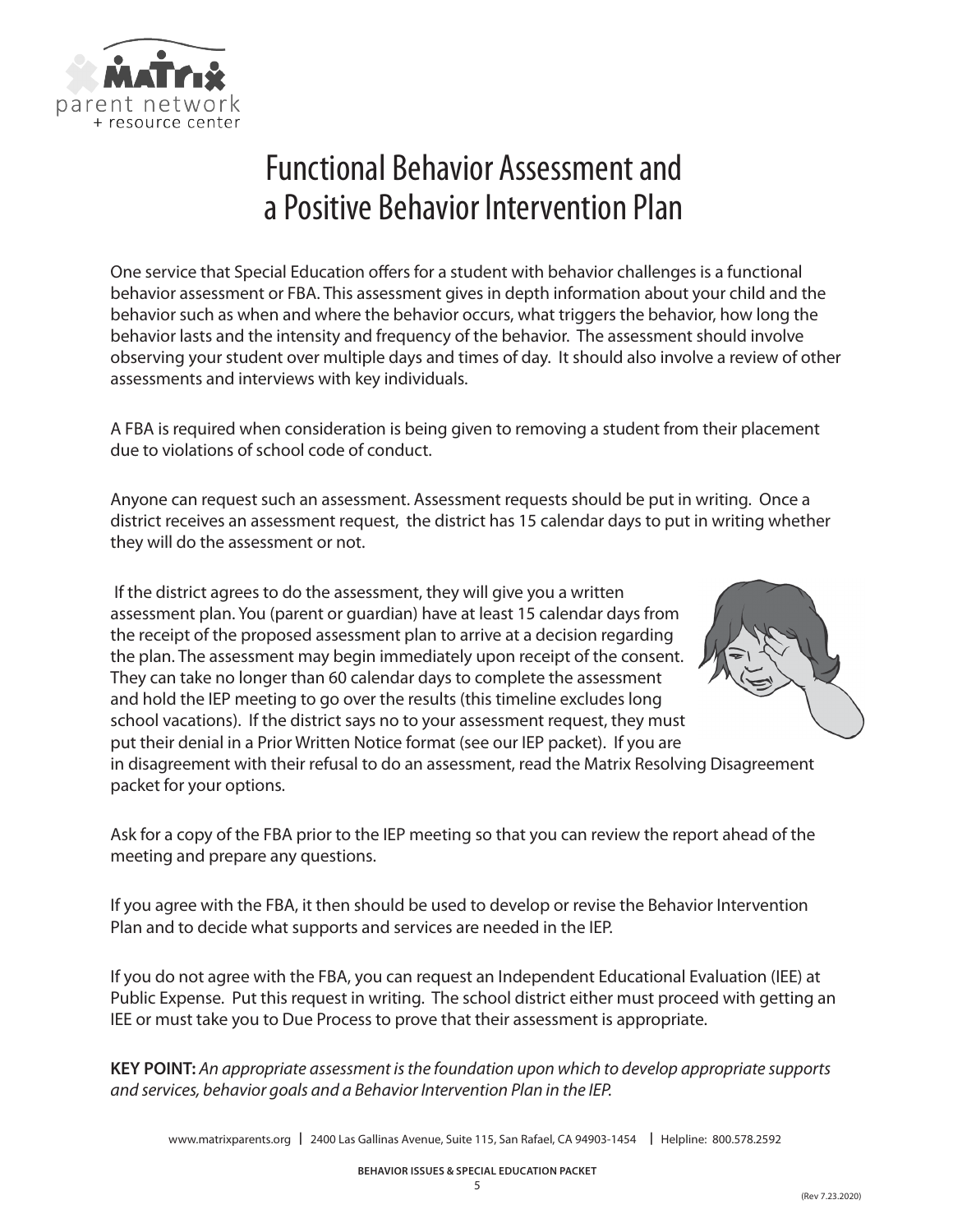

# Emergency Behavior Interventions

Sometimes a behavior can occur that is spontaneous and unpredictable and poses a clear and present danger. This might be a danger to the student or others or something that results in serious property damage. When this happens, school staff may use emergency interventions. This may include trained staff using physical interventions. Staff who use these interventions must be properly trained. Numerous physical interventions may be used as a last resort including "child control position," "transport position, and "prone containment." Physical interventions are to be used only for the time needed to address the emergency. There are behavior interventions used by school staff other than physical restraint. If you have questions about the use of physical restraints, request an IEP meeting to discuss these other options, and what needs to be done to train staff in alternative interventions.

### **Behavior Interventions cannot**

- Inflict pain or trauma, including emotional trauma
- Subject the student to verbal abuse, ridicule or humiliation
- Deny adequate sleep, food, water, shelter, bedding, comfort or access to bathroom facilities
- Involve release of toxic or unpleasant sprays near a student's face
- Involve locked seclusion unless the facility is authorized by state law to use a locked room.
- Include any device that immobilizes all four extremities also is not allowed.

When there has been an emergency intervention or if serious property damage has occurred, the parent must be notified within one school day and a behavioral emergency report must be filed. Parents can request a copy of this report. If the student does not have a Behavior Intervention Plan (BIP), an IEP meeting must be scheduled within two days to review the Behavior Emergency Report and decide what next steps are needed. If the student has a BIP, the IEP Team must review and modify the BIP if the serious behavior is new or if existing behavior interventions have not worked.

If you feel you need assistance with a serious situation, the Matrix Helpline staff can assist and make referrals.

**KEY POINT:** Education code provides that emergency interventions shall not be used as a substitute for a Behavior Intervention Plan.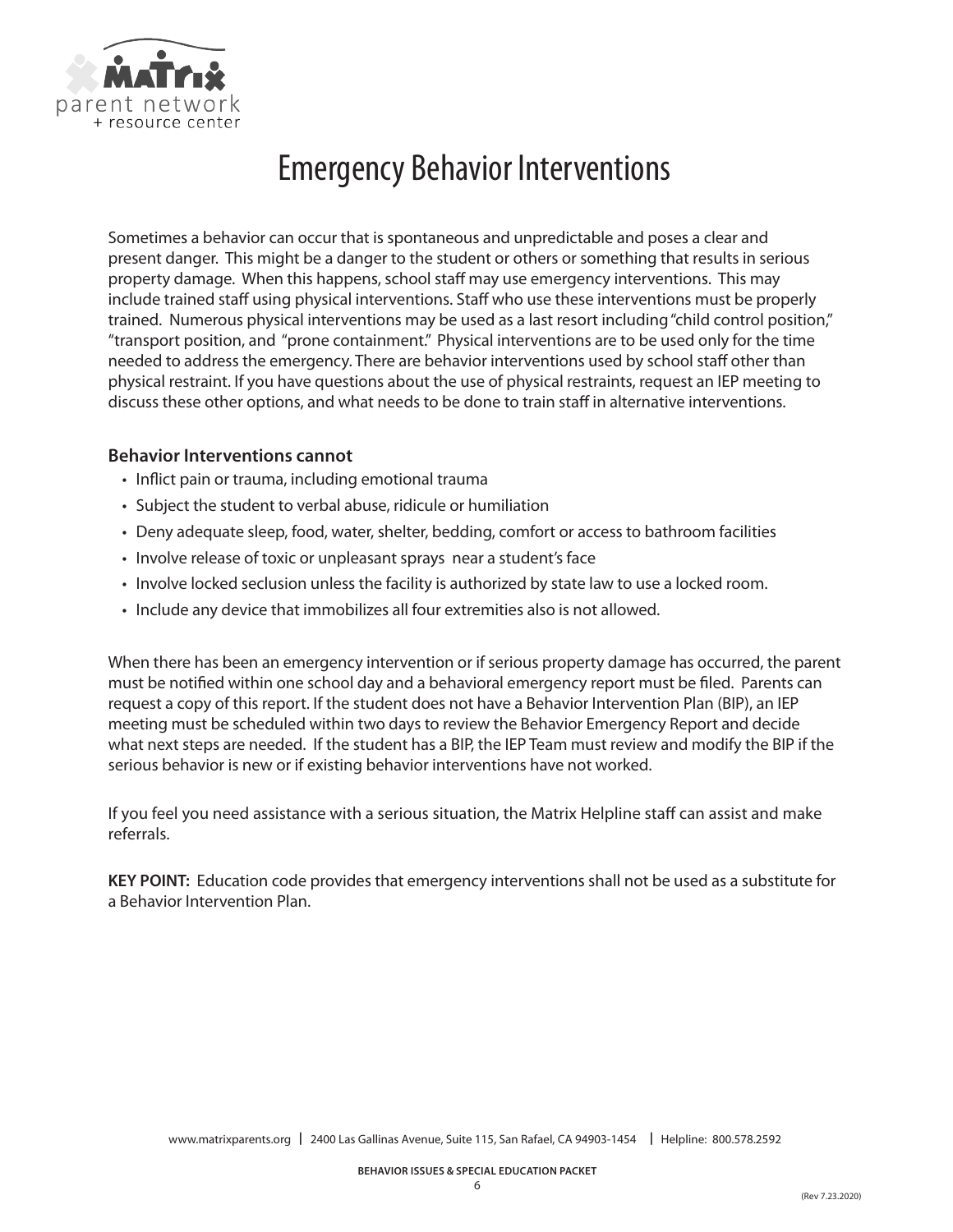

# Parts of a Behavior Intervention Plan (BIP)

Before a BIP can be used with a student, a parent needs to sign in agreement. When giving input to a BIP and when reviewing the proposed plan before deciding whether to agree or not, it helps to know what should be in a plan. Effective plans focus on only one behavior, or sometimes two if the behaviors serve the same function. Besides including a behavior goal, BIPs also include:

**Description** of the current behavior that is specific — when reading the words, one can form a clear picture of what the student is doing. Descriptions include:

- **•** Frequency how often the behavior happens
- **•** Duration how long the behavior goes on
- **•** Intensity such as "screams are heard beyond the classroom"

**Triggers** – what happens right before the behavior happens?

**Function** or the purpose of the behavior – what is the student trying to get or trying to avoid when doing the behavior?

**New Replacement behaviors** – what positive behavior can the student use to meet the same need of either protesting or trying to get something? Examples:

- **•** If a student is protesting work that is too hard by outbursts of swearing, teach the student how to say the work is too hard in a positive way.
- **•** If a student is trying to get peer attention by poking and touching other students, teach the student how to use positive words to get attention.

**Teaching** methods, steps, or a curriculum for the student to learn the desired behavior, who will do this and how it will be monitored and how often.

- **•** Curriculum such as "How Does My Engine Run" or "Thinking About You, Thinking About Me"
- **•** Methods or steps, such as: Before recess, review social steps to get the attention of a peer, then at recess prompt student to ask the peer to play.

**Environment** – what is in the environment — or missing from the environment — that may be causing the behavior. Behavior plans are written for specific environments. A student's behavior may be fine in one setting and not in another. Examples:

- **•** Work that is above a student's skill level
- **•** Too much noise in assemblies
- **•** Peers that tease in language arts when asked to read aloud

What should be changed in the environment:

- **•** Give work at student's skill level
- **•** Provide noise-cancelling headphones
- **•** Seat student next to positive peer role models

**Reinforcement** – what will reinforce the use of the positive behavior? It should be something the student values, such as positive praise, stickers, extra computer time, etc. It may need to be changed at times if the student loses interest in the item or action.

**Communication** – a plan on who, what, and how communications will take place about the student's behavior. Will it be a weekly behavior chart sent by email to the parent and psychologist at the end of each week? Will it be a phone call to the parent and behaviorist for any behavior resulting in school discipline?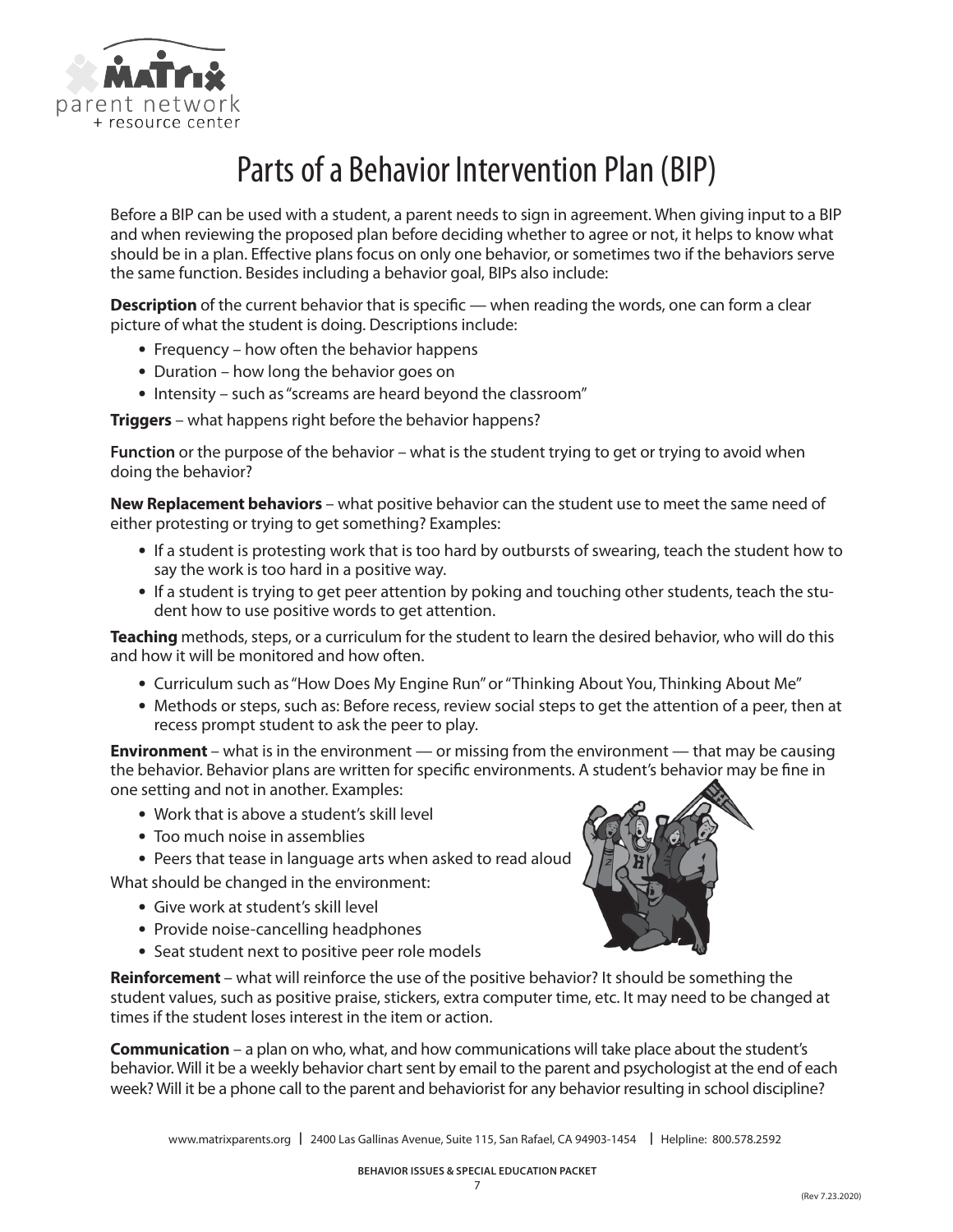

# An Important Part of a Behavior Plan: The Function of Behavior

All behavior serves a purpose. A behavior is an effort to get a need met. Understanding the function or purpose of a behavior is key to an effective behavior plan, as the plan is to teach the student a positive way to get the same need met.

Behaviorists believe that behavior serves the purpose to either **get/obtain** something or to **protest/escape/avoid** something.

### **Examples of the need to get or obtain something include:**

- **›** Getting attention for social status or to interact either with peers or adults
- **›** Objects
- **›** Self-stimulation
- **›** Sensory input (either more or less)
- **›** Fairness
- **›** Internal event (action that gets a brain chemical to be released)
- **›** More meaningful activities or instruction

### **Examples of the need to protest/escape or avoid something include:**

- **›** A specific group of people or a person
- **›** Work that is too difficult or boring
- **›** Lack of fairness
- **›** Sensory input (too much, such as an over-stimulating classroom, bright lights)
- **›** Lack of choice
- **›** Internal event, e.g., upcoming migraine

The behavior plan must state the function of the behavior. Parents can give input on this and all parts of the behavior plan.

Once the function of the behavior is agreed upon, the team decides what positive behavior the student should learn so that the same function or need is met. Example: In an attempt to get attention, instead of acting silly in class and disrupting instruction, the student is taught to get attention by actions that will bring praise from the teacher.

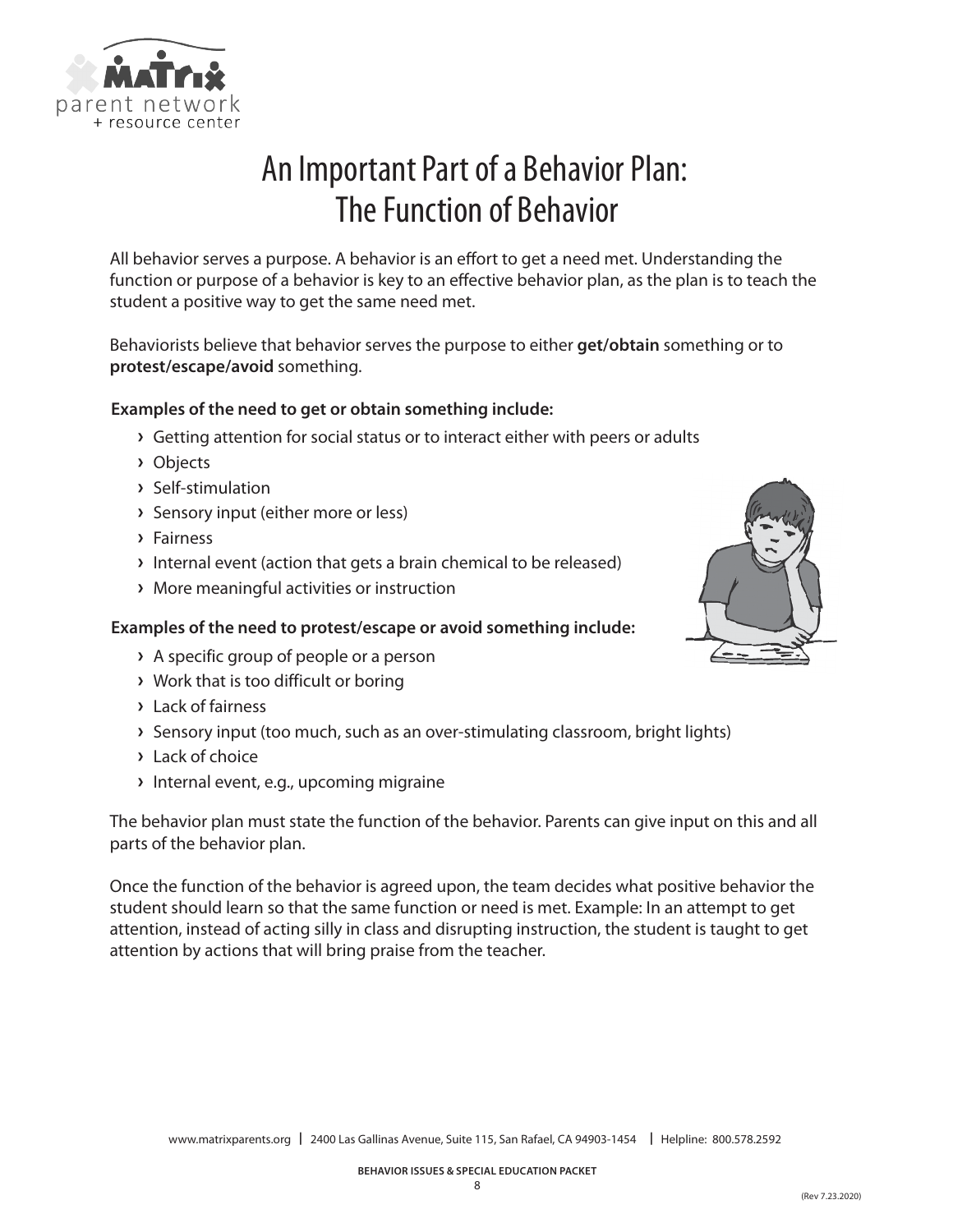

# Examples of Behavior Interventions Changes to the Environment and/or Curriculum and Teaching

Interventions in the Behavior Plan can be changes to the environment, curriculum, or teaching methods. Changing the environment may remove the student's need for the problem behavior. Teaching new ways to respond helps the student build the skills to manage environments that may not be changeable.

### **Often…**

### **Students with ADHD:**

- **•** need strategies to maintain attention to task; inhibit impulsive responding; organize time, space, and materials; avoid rushing through work
- **•** need environmental structuring to aid weak goal-setting and flexible problem-solving
- **•** are missing necessary social skills and need instruction
- **•** are punished by peers and need adult structuring to elicit ongoing, appropriate peer interactions
- **•** need frequent reinforcement for rule following
- **•** need active, hands-on learning activities with tasks structured into small, manageable units

### **Students on the autism spectrum:**

- **•** need a functional communication system
- **•** need task pacing and time schedule instruction
- **•** need structure in the environment to modulate sensory arousal systems
- **•** need physical activity mixed in with other activities
- **•** need social story instruction or social scripts to understand the social world
- **•** need "time away" and access to preferred activities throughout the day
- **•** learn rules through visual prompts
- **•** copy inappropriate behavior easily and need good models

### **Students with learning disabilities:**

- **•** need protection from humiliation
- **•** need self-advocacy training
- **•** need frequent reinforcement for real accomplishments
- **•** need extensive curriculum accommodations to facilitate success
- **•** need mentoring by other students, "circle of friends" to prevent social isolation
- **•** need instruction on what is not impeding school success

### **Student with mental health challenges:**

- **•** need gradual exposure to stressful activities
- **•** need instruction on ways to self-calm
- **•** need frequent check-ins to avoid giving up easily and to anticipate success

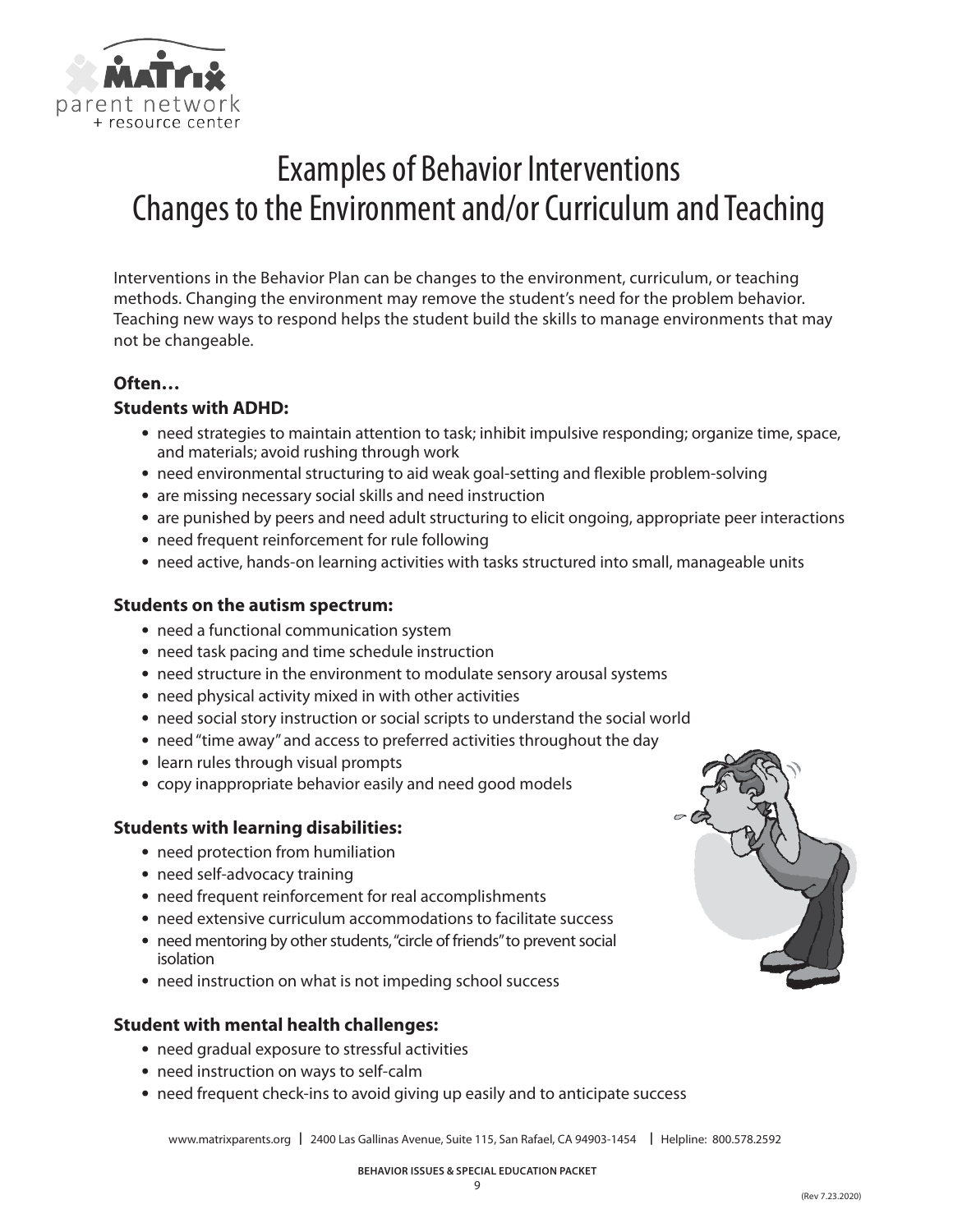

# Examples of Reinforcements and Communication Methods

Reinforcements must be meaningful to a student. Each student may respond to different ways to reinforce positive behavior. There are many options to reward or reinforce the behavior that is desired.

- **•** Intrinsic: self-satisfaction
- **•** Praise: verbal, high-five, name on board
- **•** Social status and recognition: performing, visiting another class
- **•** Privileges: being first in line, putting away materials, choosing activities
- **•** Tangible items: reward box, stickers, erasers
- **•** Primary needs: food, rocking, hugs

Sometimes the method of reinforcement works for a while and then loses effectiveness. That is the time to change the method. Involving students in what has meaning for them can be very effective. A student can review a list of possibilities. The PENT website has such a list called "Reinforcement Inventory." Also, having a way to reward and reinforce positive school behavior at home creates a team effort around the behavior.

Communication among key people adds to the success of a behavior plan. Key people may include:

- **•** student
- **•** parent
- **•** classroom teacher
- **•** Special Education teacher
- **•** yard duty or lunch staff
- **•** bus staff
- **•** office staff
- **•** psychologist
- **•** any other person who has contact with the student

How often and what is communicated is decided when the IEP team writes the behavior plan. Sometimes a daily email or chart is needed. Other times this can be done on a weekly basis. Ongoing communication helps key people reinforce positive change and can alert the team that another IEP meeting might be needed to revise a behavior plan that is not getting the desired results.



As with most behaviors, when a new plan is put in place, it can take time to see results Sometimes the behavior even gets worse before it gets better. Tracking change through effective communication methods is part of any behavior plan.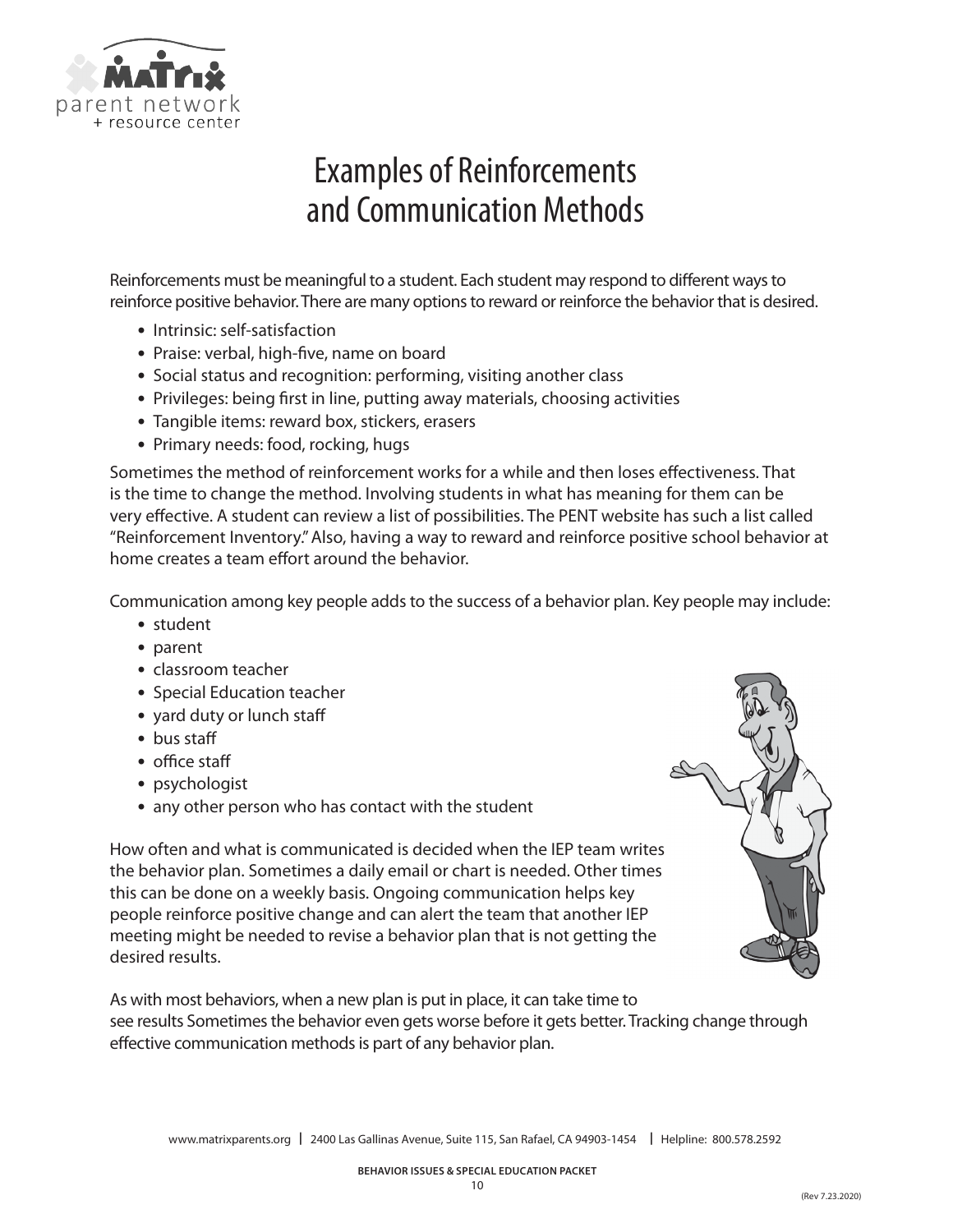

**SAMPLE FORM**

## Behavior Intervention Plan

(Adapted from PENT)

|                                                                                  | Today's Date <b>State Server Server State</b> Next Review Date |
|----------------------------------------------------------------------------------|----------------------------------------------------------------|
| The behavior impeding learning is (describe what it looks like):                 |                                                                |
| It impedes learning because:                                                     |                                                                |
| The need for a Behavior Intervention Plan:                                       |                                                                |
| $\Box$ early stage intervention $\Box$ moderate $\Box$ serious $\Box$ extreme    |                                                                |
| Frequency or intensity or duration of behavior: ________________________________ |                                                                |

### **PART I: ENVIRONMENTAL FACTORS AND NECESSARY CHANGES**

What are the predictors for the behavior? *(Situations in which the behavior is likely to occur: people, time, place, subject, etc.)*

What supports the student using the problem behavior? *(What is missing in the environment/curriculum or what is in the environment curriculum that needs changing?)*

What environmental changes, structure, and supports are needed to remove the student's need to use this behavior? *(Changes in Time/Space/Materials/Interactions to remove likelihood of behavior)*

Who will establish? Who will monitor? Frequency?

### **PART II: FUNCTIONAL FACTORS AND NEW BEHAVIORS TO TEACH AND SUPPORT**

Team believes the behavior occurs because *(function of behavior in terms of getting, protest, or avoiding something)*:

**Accept a replacement behavior that meets same need What does team believe the student should do** *instead* **of the problem behavior?** *(How should the student escape/protest/avoid or get his/her need met in an acceptable way?)*

**What Teaching Strategies/Necessary Curriculum/Materials are needed?** *(List successive teaching steps for student to learn replacement behavior/s)*

Who will establish? Who will monitor? Frequency?

**What are reinforcement procedures to use for establishing, maintaining, and generalizing the replacement behavior(s)?**

Selection of reinforcer based on:

By whom? Frequency?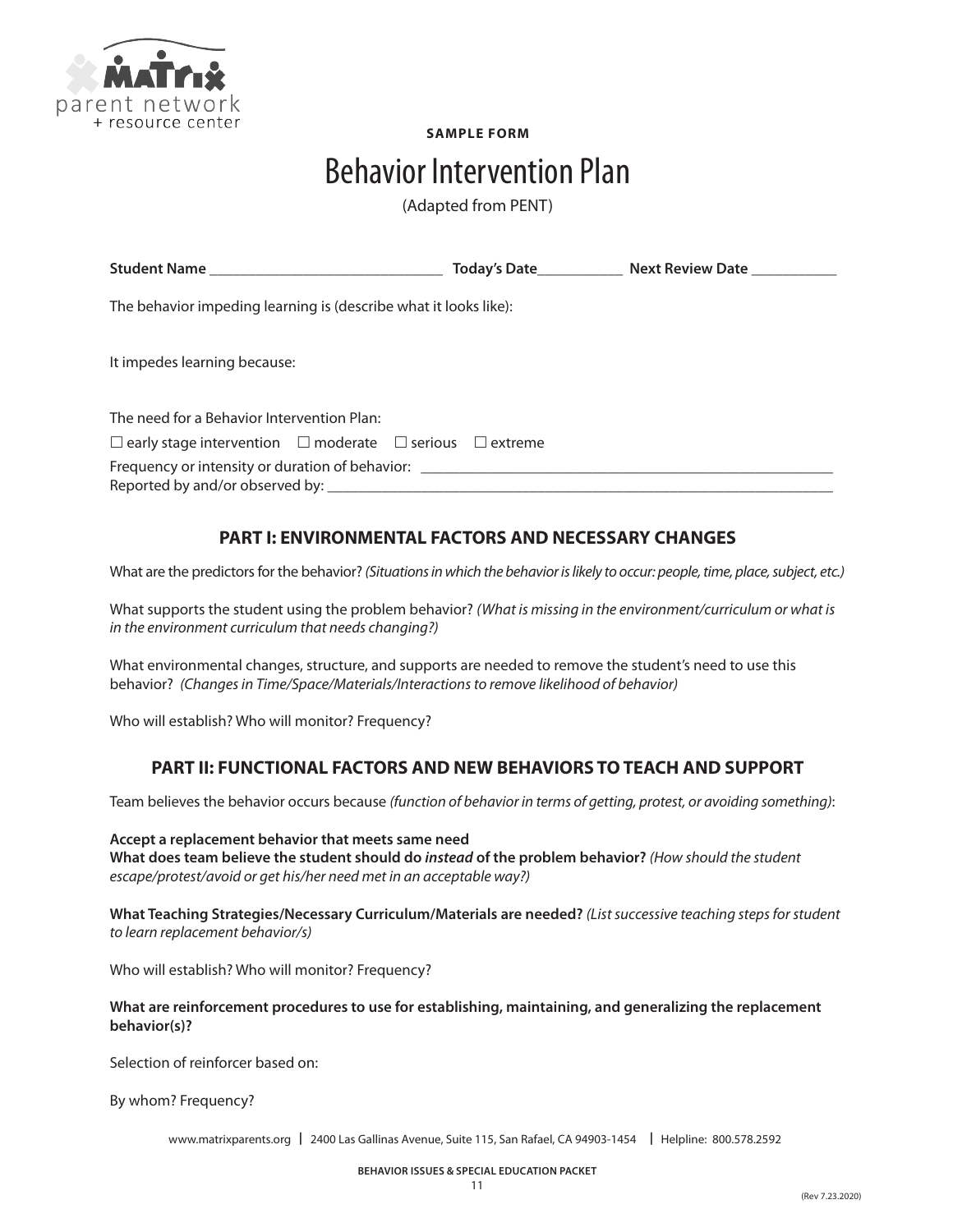

**SAMPLE FORM**

# Behavior Intervention Plan Continued

### **PART III: REACTIVE STRATEGIES**

### **What strategies will be employed if the problem behavior occurs again?**

- **1.** Prompt student to switch to the replacement behavior
- **2.** Describe how staff should handle the problem behavior if it occurs again
- **3.** Positive discussion with student after behavior ends *Optional:*
- **4.** Any necessary further classroom or school consequences Personnel?

### **PART IV: BEHAVIORAL GOALS**

### **Behavioral Goal(s)**

### **Required: Functionally Equivalent Replacement Behavior (FERB) Goal**

By when…who…will do X behavior…for the purpose of Y…instead of Z…under what conditions…at what level of proficiency…as measured by whom and how.

By when…who…will do what, or will NOT do what…at what level of proficiency…under what conditions… measured by whom and how.

The above behavioral goal(s) are to increase use of replacement behavior and may also include:

- **•** Reduce frequency of problem behavior
- **•** Develop new general skills that remove student's need to use the problem behavior

### **Observation and Analysis Conclusion:**

| Are curriculum accommodations or modifications also necessary? Where described:  yes no       |  |
|-----------------------------------------------------------------------------------------------|--|
|                                                                                               |  |
| Is reinforcement of replacement behavior alone enough (no new teaching is necessary)?  yes no |  |
| Are both teaching of new replacement behavior and reinforcement needed?  yes no               |  |
|                                                                                               |  |
| Person responsible for contact between agencies                                               |  |

### **PART V: COMMUNICATION PROVISIONS**

### **Manner and content of communication**

1. Who? 2. Under what condition(s)? 3. Delivery Manner? 4. Expected Frequency? 5. Content? 6. How will this be two-way communication?

### **PART VI: PARTICIPANTS IN PLAN DEVELOPMENT**

| Student et al. 2003 and 2004 and 2006 and 2007 and 2008 and 2008 and 2008 and 2008 and 2008 and 200                                             |
|-------------------------------------------------------------------------------------------------------------------------------------------------|
|                                                                                                                                                 |
|                                                                                                                                                 |
| Educator and Title <b>Education</b> and Title <b>Education</b> and Title <b>Education</b> and Title <b>Education</b> and Title <b>Education</b> |
|                                                                                                                                                 |
|                                                                                                                                                 |
|                                                                                                                                                 |
|                                                                                                                                                 |
|                                                                                                                                                 |
|                                                                                                                                                 |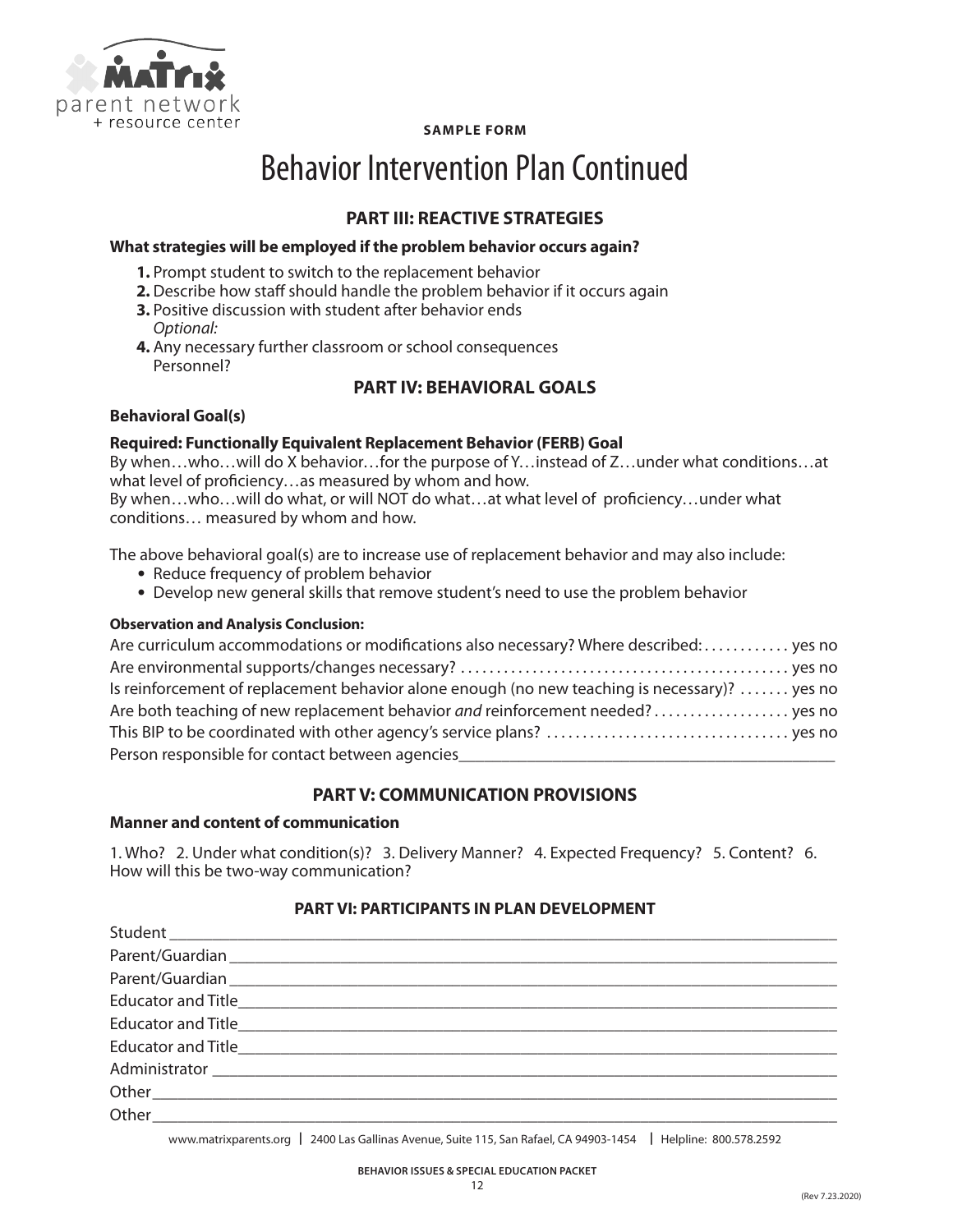

# Reviewing and Monitoring Behavior

When reviewing a proposed behavior plan, use the Matrix Behavior Plan Checklist *(next page)* to see if:

- **•** each of the required parts are included
- **•** it is easy to read and understand
- **•** it is easy for someone to know what to do

If you think anything needs to be changed, request an IEP meeting to discuss this with the IEP team. You might put your proposed changes in writing. Sometimes small changes can be done without having a full IEP meeting. Sometimes another meeting is needed to discuss your proposed changes. If you still disagree with the behavior plan, read our "Resolving Disagreements" packet to learn your rights when a disagreement occurs.

Different people may need to implement the plan: general education teacher, principal, lunch duty or recess personnel, bus drivers. Discuss how key personnel will be informed that the plan exists. It is important to include in the IEP whether certain staff will need training in order to do what is in the plan. For many students, it is important to have input into the plan and understand why it is needed.

### **Monitoring**



Once you sign in agreement to the plan, find a system that works for you to track how the plan is going. If you receive weekly emails showing how your student did with key behaviors, put them in a binder. Decide how often you want to review the data to track improvement.

For some students with very difficult behaviors, scheduling a monthly IEP meeting is most helpful, as certain members of the team may need to discuss what is going on.

If after giving the plan some time to work, your student's behavior still isn't improving, ask for an IEP meeting (put that in writing) to review the plan. It may be that the plan is well-written yet the staff may need more training to implement the plan. It may be that more information is needed in the plan or something needs to be removed and something else added. Understanding behavior is difficult! It is not uncommon for behavior plans to be adjusted.

If suspensions are happening, scheduling an IEP meeting is very important. If your student has been suspended for more than 10 days in the school year, or has done something that may result in expulsion, a special IEP meeting called Manifestation Determination must be held. If your child has a BIP and is getting suspended, that may be an indicator that the BIP needs to be adjusted. *Learn more about this in the Matrix "School Discipline" packet and call us to talk through the situation.*